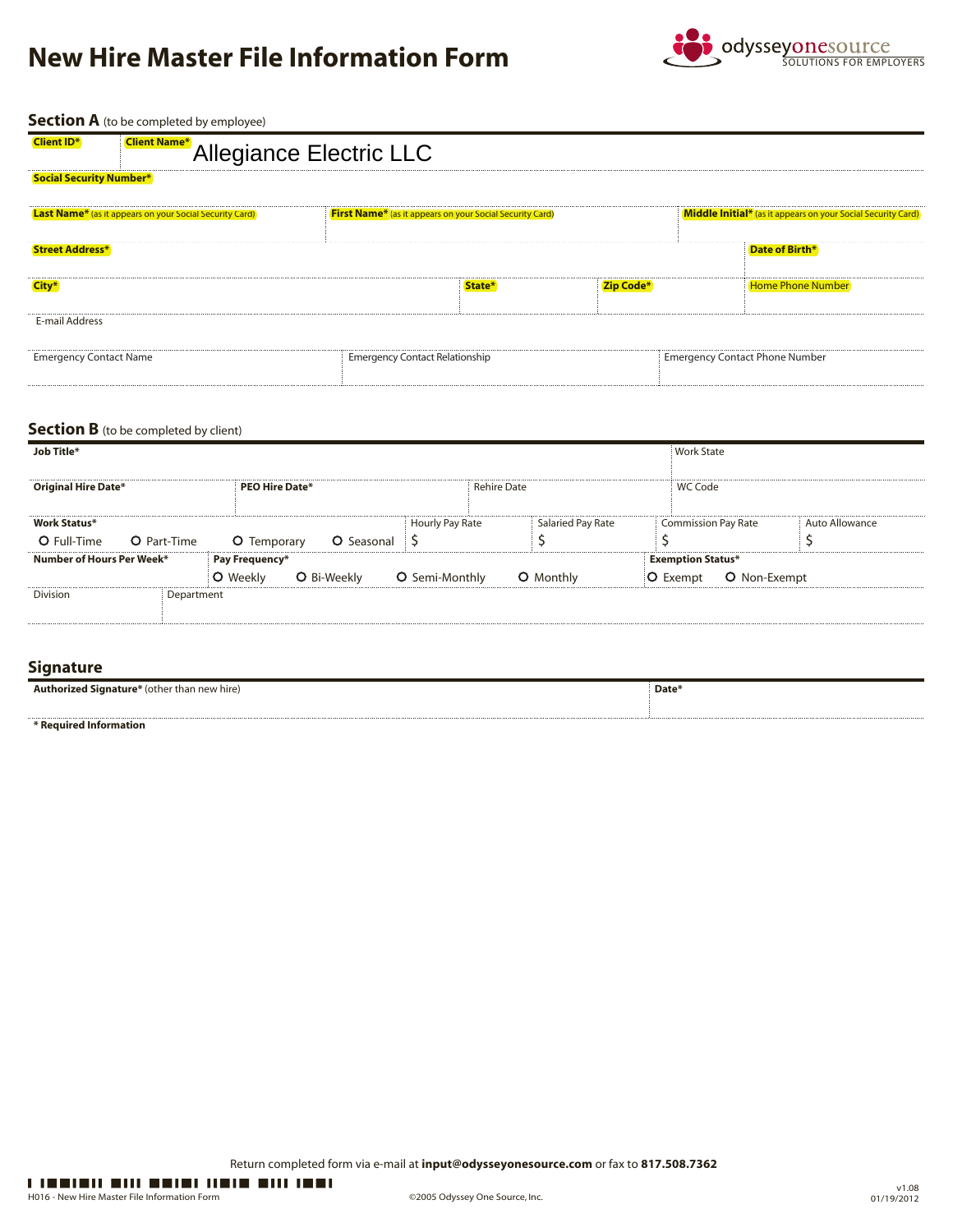# **Application for Employment**



## **Client/Employee Information**

| <b>Client ID*</b>                    | <b>Client Name*</b><br>Allegiance Electric LLC |                               |                                         |              |
|--------------------------------------|------------------------------------------------|-------------------------------|-----------------------------------------|--------------|
| <b>Position Applying For*</b>        |                                                |                               |                                         |              |
| Last Name*                           | <b>First Name*</b>                             | Middle Name*                  | <b>Phone Number*</b>                    |              |
| <b>Street Address*</b>               |                                                |                               |                                         |              |
| City*                                |                                                | <b>Zip Code*</b><br>State*    | <b>Email Address</b>                    |              |
| Type of Driver's License<br>Operator | <b>Commercial Operator</b>                     | <b>Driver's License Class</b> | <b>Driver's License Operator Number</b> | State Issued |

## **Education and Training**

| chool Name(s)            |  | City, State         |    | College Name(s) |  | City, State         |    |        | Other Name(s) (please specify) | City, State |            |    |
|--------------------------|--|---------------------|----|-----------------|--|---------------------|----|--------|--------------------------------|-------------|------------|----|
|                          |  |                     |    |                 |  |                     |    |        |                                |             |            |    |
| Degree                   |  |                     |    | Degree          |  | Sraduated?          |    | Degree |                                |             | Graduated? |    |
|                          |  | ves                 | no |                 |  | ves                 | no |        |                                |             | ves        | nc |
| Last Year Completed      |  | Last Year Completed |    |                 |  | Last Year Completed |    |        |                                |             |            |    |
|                          |  |                     |    |                 |  |                     |    |        |                                |             |            |    |
| <b>Additional Skills</b> |  |                     |    |                 |  |                     |    |        |                                |             |            |    |

| Professional Certifications and/or Technical Designations | Name of Institution, City, State |
|-----------------------------------------------------------|----------------------------------|
|                                                           |                                  |

## **Employment History** (please complete the information requested below for your last three employers, starting with the present or most recent company)

| Employer Name        | <b>Hire Date</b>   | <b>End Date</b>          |                         |                          |
|----------------------|--------------------|--------------------------|-------------------------|--------------------------|
| Address              | Supervisors Name   | Supervisors Phone Number |                         |                          |
| City                 | State              | Zip                      | Job Title               | Salary                   |
| Job Description      | Reason for Leaving |                          |                         |                          |
| <b>Employer Name</b> |                    |                          | <b>Hire Date</b>        | <b>End Date</b>          |
| Address              |                    |                          | <b>Supervisors Name</b> | Supervisors Phone Number |
| City                 | State              | Zip                      | Job Title               | Salary                   |
| Job Description      | Reason for Leaving |                          |                         |                          |
| <b>Employer Name</b> |                    |                          | <b>Hire Date</b>        | <b>End Date</b>          |
| Address              |                    |                          | <b>Supervisors Name</b> | Supervisors Phone Number |
| City                 | State              | Zip                      | Job Title               | Salary                   |
| Job Description      |                    |                          | Reason for Leaving      |                          |

Return completed form via e-mail at **input@odysseyonesource.com** or fax to **817.508.7362**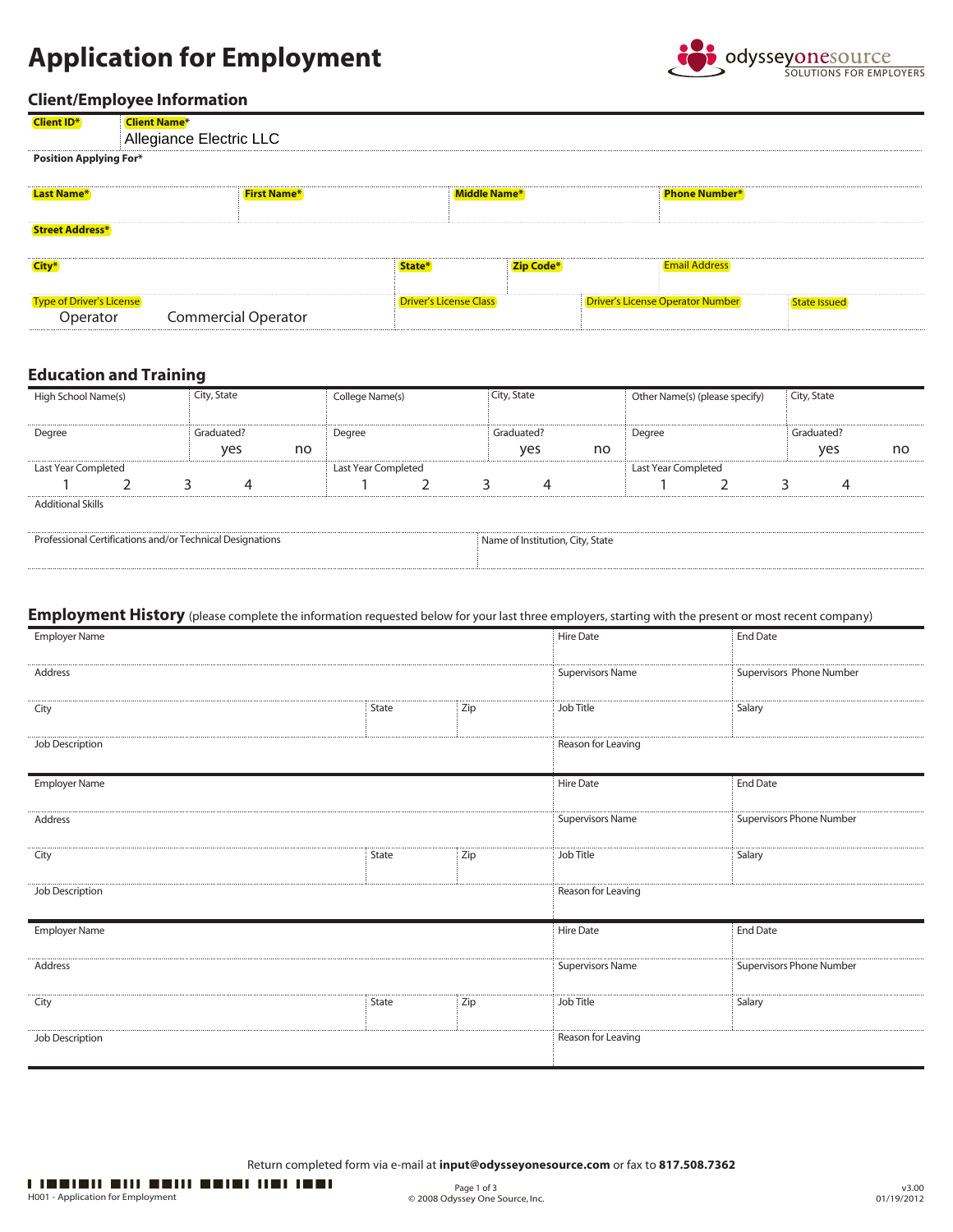# **Application for Employment** (continued)



## **Professional References**

| Reference 1 Last Name          | Reference 1 First Name |           | Reference 2 Last Name          | Reference 2 First Name |           | Reference 3 Last Name          | Reference 3 First Name |     |    |
|--------------------------------|------------------------|-----------|--------------------------------|------------------------|-----------|--------------------------------|------------------------|-----|----|
| Phone Number                   |                        |           | <b>Phone Number</b>            |                        |           | <b>Phone Number</b>            |                        |     |    |
| Company                        |                        |           | Company                        |                        |           | Company                        |                        |     |    |
| Job Title                      |                        |           | Job Title                      |                        |           | Job Title                      |                        |     |    |
| Address                        |                        |           | Address                        |                        |           | Address                        |                        |     |    |
| City                           | State                  | Zip       | City                           | State                  | Zip       | City                           | State                  | ∠ip |    |
| May we contact this reference? |                        | no<br>yes | May we contact this reference? |                        | no<br>yes | May we contact this reference? |                        | yes | no |

## **Applicant Information**

| Are you currently authorized to work in the U.S.?**                       |              |    |
|---------------------------------------------------------------------------|--------------|----|
| Have you previously been employed by Odyssey OneSource?*                  |              | no |
| f yes, what company?                                                      | Company Name |    |
| 3. Will you abide by the safety rules of this company?*                   |              | no |
| 4. Have you ever been convicted of, found guilty of, plead guilty to, had |              |    |
| adjudication withheld or plead no contest to a felony or misdemeanor?#    |              |    |
|                                                                           |              |    |

#### **Required Information**

† A no answer will not necessarily disqualify you from consideration.

#### ‡ **Criminal History**

 Please note that any one answer will not necessarily disqualify you from consideration. A conviction will not necessarily bar you from employment but will only be considered in relation to specific job requirements. Each conviction will be judged on its own merits with respect to time, circumstances and seriousness.

 Candidates who reside or are applying for a position in the following states or municipalities should review the instructions before answering the Criminal History inquiry.

#### **Instructions for Criminal History Inquiry**

**California, Connecticut, District of Columbia, Georgia, Hawaii, Massachusetts, Nevada, New York, Philadelphia, and Washington**: Have you ever been convicted of or plead guilty to a crime? Not including any records that may be sealed or expunged. If Yes, Please explain.

**Hawaii, Massachusetts, and Philadelphia**: Do not answer this question at this time.

**District of Columbia and Washington**: Do not disclose any convictions that are 10 years old or greater.

**California**: Exclude convictions for marijuana-related offenses for personnel use more than two years old; convictions that have been sealed, expunged or legally eradicated, and misdemeanor convictions for which probation was completed and the case was dismissed.

**Connecticut**: You are not required to disclose the existence of any arrest, criminal charge or conviction, the records of which have been erased. Conn. Gen. Stat. Sections 46b-146, 54-76o or 54-142a. Criminal records subject to erasure pursuant to Conn. Gen. Stat. Sections 46b-146, 54-76o or 54-142a are records related to (a) determinations of "delinquency" or that, as a child, you were a member of a family with service needs, (b) a ruling you are a "youthful offender", (c) a finding you are not guilty for a criminal charge, or (d) a conviction for which you have received an "absolute pardon". Any person whose criminal records have been erased pursuant to Conn. Gen. Stat. Sections 46b-146, 54-76o or 54-142a shall be deemed to never have been arrested within the meaning of the general statutes with respect to the proceedings so erased and may so swear under oath.

**Georgia**: Do not disclose any information that was discharged under Georgia's First Offender Act

**Nevada**: Do not disclose the discharge and dismissal of certain first time drug offenses, after the accused has completed probation and any required treatment or educational programs, does not constitute a conviction for purposes of employment.

**New York**: Do not include any information with respect to any youthful offender conviction.

**Utah**: Only identify felony convictions.

If hired, federal law requires that you furnish documentation showing your identity and that you are legally authorized to work in the United States.

Return completed form via e-mail at **input@odysseyonesource.com** or fax to **817.508.7362**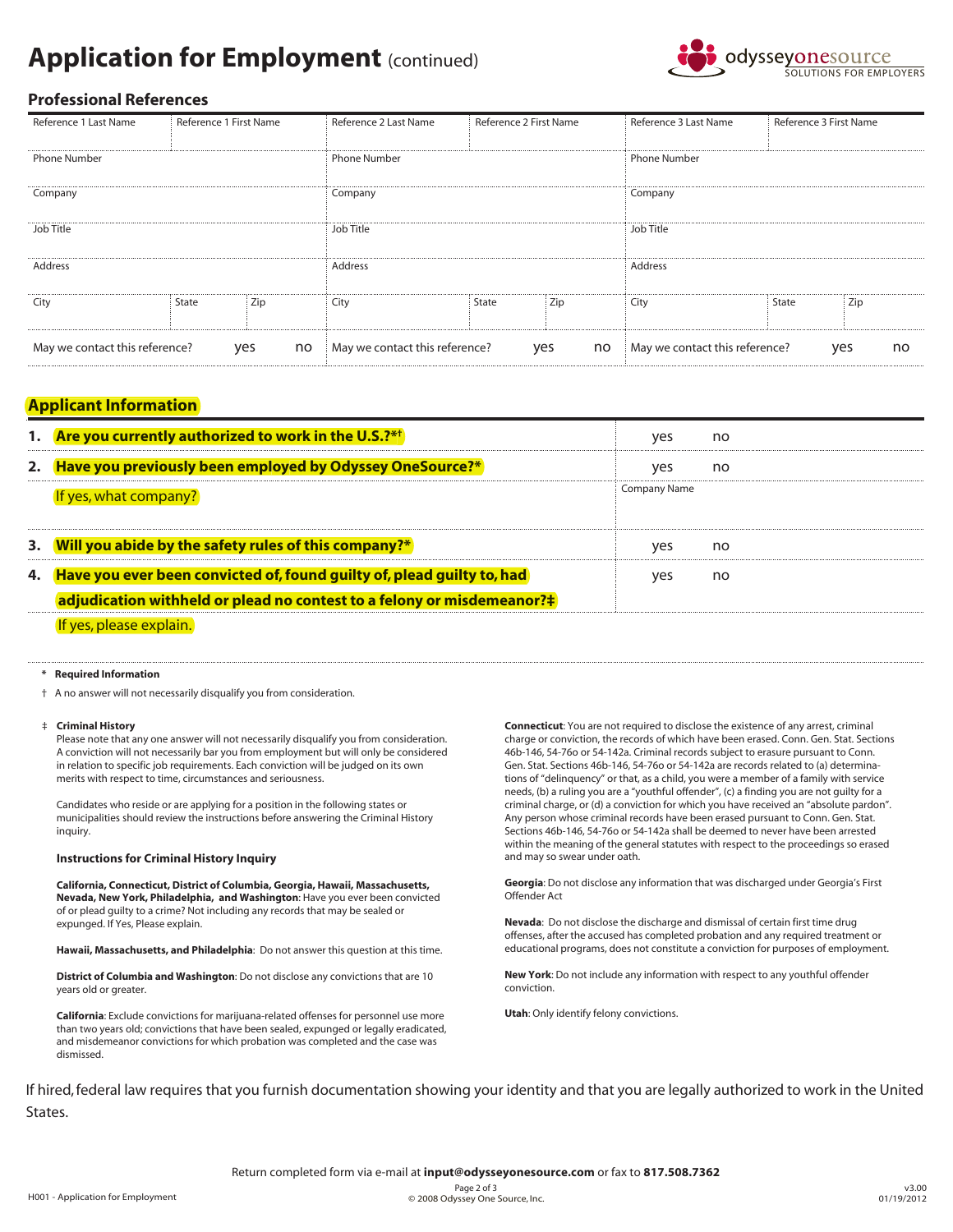# **Application for Employment (continued)**



## **Equal Opportunity Employer**

Odyssey One Source, Inc. (hereafter the Company) is an equal opportunity employer and does not discriminate in recruitment, hiring, training, promotion, or other employment policies on the basis of age, race, sex, color, religion, national origin, physical or mental handicap, veteran status, genetic information, or any other basis that is prohibited by federal, state, or local law. No question in this application is intended to secure information to be used for such discrimination. This application will be given every consideration, but its receipt does not imply that the applicant will be employed.

## **Signature**

By signing, I hereby certify that all of the information provided by me in this application is correct, accurate and complete to the best of my knowledge. I understand that the misrepresentation or omission of any facts in the application will be cause for denial of employment or immediate termination of employment regardless of the timing or circumstances of discovery.

| .<br>ignature :        | .<br><u> The Common Section of the Common Section of</u><br>Date <sup>*</sup> |
|------------------------|-------------------------------------------------------------------------------|
|                        |                                                                               |
| * Required Information | .                                                                             |